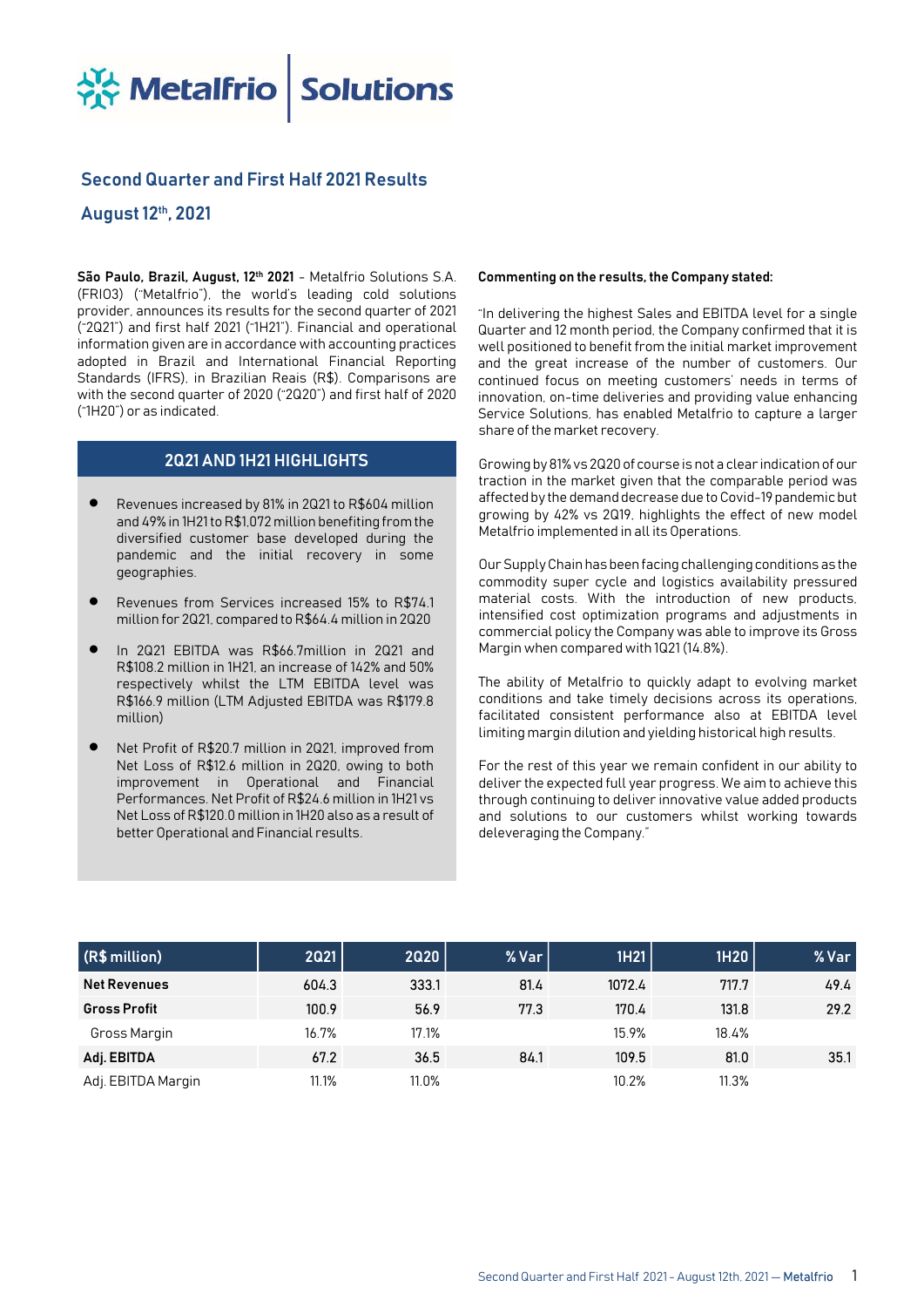# Second Quarter and First Half 2021 Results

August 12th, 2021

# Net Revenue

Consolidated Net Revenues increased 81% in the second quarter to R\$604 million, setting a new record level of sales for Metalfrio in a single quarter, benefitting from higher volumes, price adjustments and sales in hard currencies. For the first half of the year, revenues increased by 49% to R\$1,072 million. Net Revenues of the last twelve months (LTM) were R\$1.800 million.



| (R\$ million)              | <b>2021</b> | 2020  | $%$ Var $ $ | 1H21    | 1H20  | % Var |
|----------------------------|-------------|-------|-------------|---------|-------|-------|
| South America              | 192 B       | 90 3  | 113.5       | 362.0   | 253.2 | 43.0  |
| Central and North America  | 592         | 21.3  | 1779        | 104 4   | 878   | 18.9  |
| Europe, M. East and Africa | 352.3       | 221.5 | 59.1        | 606.1   | 376.7 | 60.9  |
| Total                      | 604.3       | 333.1 | 81.4        | 1.072.4 | 717.7 | 49.4  |

South America

■ Central & North America

 $E$  EMEA

#### South America

Sales in 2Q21 more than doubled when compared with 2Q20 and increased 40% when compared with 2Q19. For the 6 months, Sales increased by 43%.

The quarter continued to experience consistent market share gains in the middle-market commercial refrigeration segment, highlighting Metalfrio's multi-channel strength and ongoing success in further diversifying its customer base.

In Brasil during 2Q21, Metalfrio signed two new contracts of full service increasing our Life Cycle operation. It was possible thanks to our investment in the Refurbishment Centre in São Paulo finished in 1Q21.

#### Central & North America

The region experienced a 178% increase in Revenues vs 2Q20, after a challenging Covid scenario in the last period. For the period of six months, Revenues improved by 19% as

the market recovery was partially offset by supply chain disruption caused by weather conditions in Texas, that led chemical suppliers declaring force majeure, resulting in the temporary shut-down of the Mexican Plant in 1Q21.

Services for the 2Q21 increased in-line with our expectations. In the coming months, the company expects higher revenue considering the new workshop. As a percentage of revenues, services was slightly up to 12.3%.

#### Europe, Middle East and Africa (EMEA)

Sales in EMEA increased by almost 60% both during 2Q21 and 1H21. During the first six months of 2021 the operation experienced growth in all the regions part of EMEA, specially in Turkey and Middle East.

Another item that contributed to higher Sales in EMEA in 1H21 was an increase in the average realisation price, mostly due to product innovation and sales in hard currencies, and the continuous growth in Services.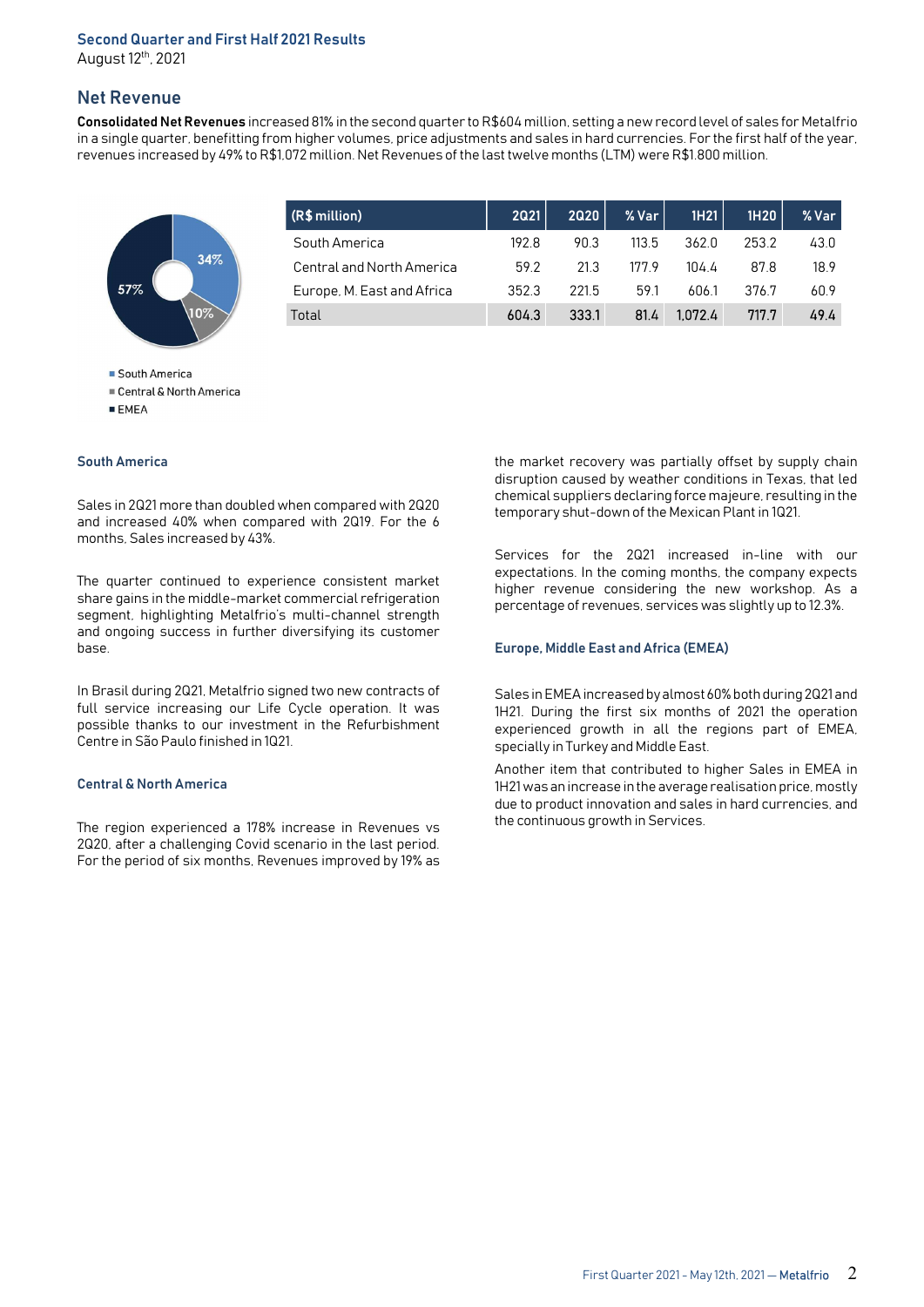# Second Quarter and First Half 2021 Results

August 12th, 2021

# Gross Profit (R\$ million) & Gross Margin

Gross Profit for the second quarter increased 77% to R\$100.9 million against the prior year comparable period, despite higher material costs, as a result of the significant growth in sales. The gross margin in 2Q21 decreased to 16.7% from 17.1%, but the company expects a gradual recovery after the stabilization of raw material cost followed by the usual price adjustments.

# Operating Expenses (SG&A)

SG&A expenses for the second quarter increased 47%, compared to the increase in sales of 81%. As a result, SG&A as a percentage of sales decreased by 2.4% showing the company continues focused on a strong financial control (almost all the increase is justified by selling expenses).

# EBITDA & EBITDA Margin

EBITDA for the second quarter increased by 142% to R\$66.7 million, versus the prior year comparable period, resulting in a record LTM EBITDA of R\$167 million. In the same period, the EBITDA margin increased to 11% from 8%, indicating the start of normalization after the COVID19 pandemic.

| <b>EBITDA (R\$ million)</b>                  | 2020 | 3020 | 4020 | 1Q21 | 2021 | 2021 vs<br><b>2020</b> |
|----------------------------------------------|------|------|------|------|------|------------------------|
| Operating result                             | 13.7 | 13.3 | 14.7 | 25.5 | 50.1 | 266.4%                 |
| Depreciation and amortization                | 13.9 | 13.7 | 16.9 | 16.0 | 16.7 | 20.1%                  |
| <b>EBITDA</b>                                | 27.5 | 27.0 | 31.6 | 41.5 | 66.7 | 142.3%                 |
| Other extraordinary expenses/(income)<br>(i) | 9.0  | 6.2  | 5.4  | 0.8  | 0.5  |                        |
| <b>Adjusted EBITDA</b>                       | 36.5 | 33.3 | 37.0 | 42.3 | 67.2 | 84.1%                  |

## Reconciliation of EBITDA and Adjusted EBITDA

i. Extraordinary expenses in 2020 and 2021 are mainly related to due to COVID-19.

# Financial Result

Net Financial Result for the second quarter improved significantly compared to the same period last year, despite a lower securities market value change. This was driven by a material improvement in Net FX variation (from a negative R\$14.3 million to a positive R\$8.2 million).

| <b>FINANCIAL RESULT (R\$ million)</b> | <b>2021</b> | <b>2020</b> | Var.<br>21/20 | <b>1H21</b> | 1H20     | Var.<br>21/20 |
|---------------------------------------|-------------|-------------|---------------|-------------|----------|---------------|
| Result with cash investments          | 2.0         | 1.7         | 18.1%         | 5.1         | 8.5      | $-40.2%$      |
| Securities market Value Change        | 2.5         | 14.8        | $-83.3%$      | 25.6        | 0.0      | nm            |
| Other financial income                | 0.1         | 0.1         | 21.2%         | 0.2         | 0.1      | 21.5%         |
| Interest and Other Income             | 4.5         | 16.5        | $-72.5%$      | 30.8        | 8.6      | 257.6%        |
| Interest on loans and financing       | $-13.6$     | $-12.4$     | 9.7%          | $-27.6$     | $-24.6$  | 11.9%         |
| Securities market Value Change        | 0.0         | 0.0         | nm            | 0.0         | $-33.1$  | nm            |
| Other financial expenses              | $-14.0$     | $-13.7$     | 2.3%          | $-27.1$     | $-23.6$  | 14.6%         |
| <b>Interest and Other Expenses</b>    | $-27.7$     | $-26.1$     | 5.8%          | $-54.7$     | $-81.4$  | $-32.8%$      |
| <b>Hedge Operations Result</b>        | 3.1         | 1.1         | 183.5%        | $-7.5$      | $-0.9$   | 720.6%        |
| <b>Net FX Variation</b>               | 8.2         | $-14.3$     | nm            | $-1.7$      | $-86.4$  | $-98.0%$      |
| <b>Net Financial Result</b>           | $-11.8$     | $-22.9$     | $-48.3%$      | $-33.1$     | $-160.1$ | $-79.3%$      |

# Net Profit/Loss

The Net Profit reached R\$21 million in the second quarter of 2021, which represented a turnaround from a net loss of R\$13 million in the prior year period. Considering 1H21 vs 1H20 (positive R\$25 million vs negative R\$120 million), the company presented a strong improvement explained by better operating performance and a significant recovery in financial items.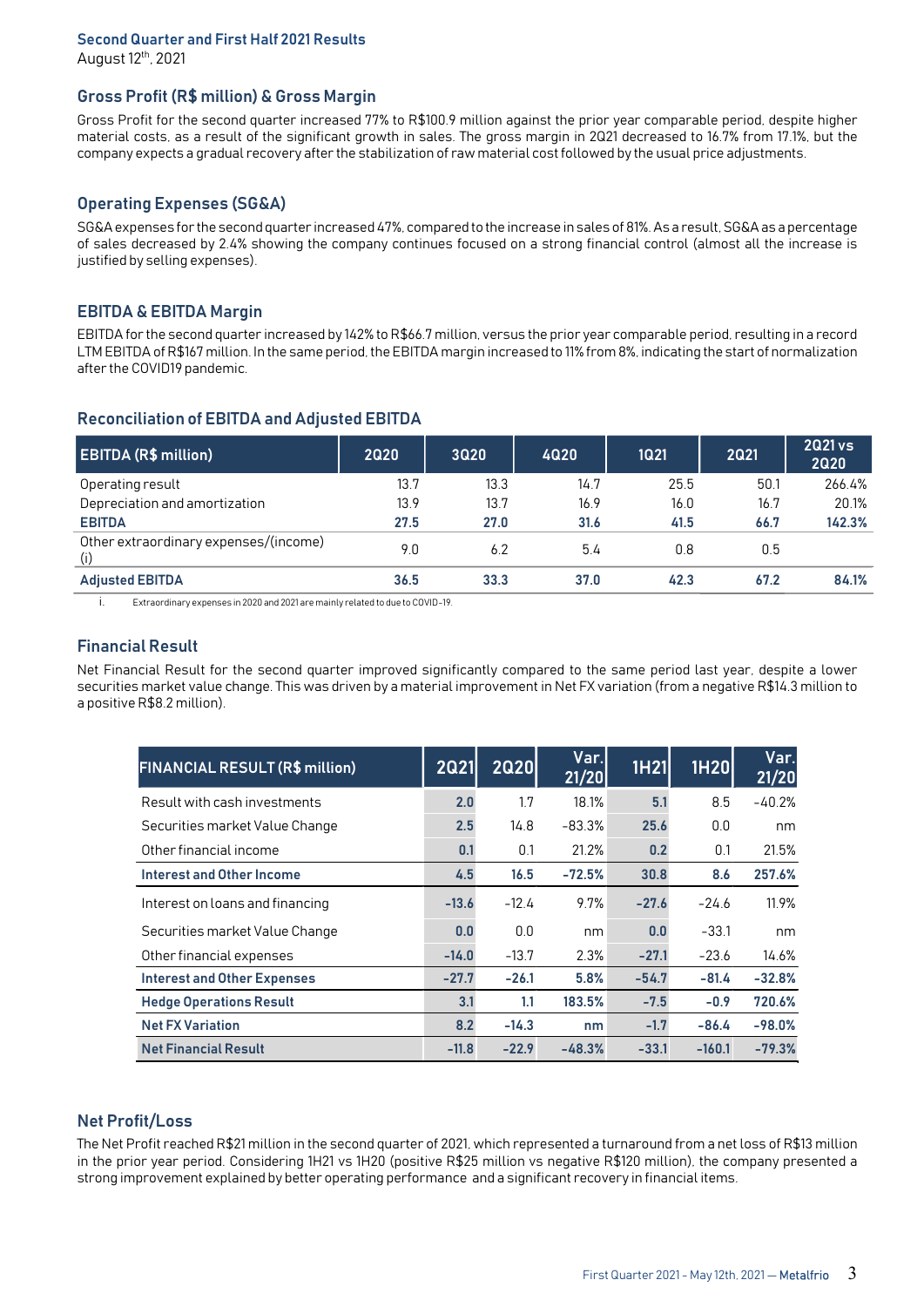### Second Quarter and First Half 2021 Results August 12th, 2021

# Working Capital

In 2Q21 working capital less financial assets and liabilities reached R\$287.8 million, showing that Metalfrio is dedicated to maintain a high focus in cash control.

| <b>WORKING CAPITAL (R\$ million)</b>     | 2020  | <b>3Q20</b> | 4Q20  | <b>1Q21</b> | <b>2021</b> | Chg. 2021/<br><b>2Q20</b> | Chg. 2021/<br><b>4020</b> |
|------------------------------------------|-------|-------------|-------|-------------|-------------|---------------------------|---------------------------|
| A) Current assets (less fin. assets):    | 902.4 | 770.4       | 675.4 | 1013.7      | 921.6       | 19.2                      | 246.1                     |
| Accounts receivable                      | 394.9 | 325.8       | 222.0 | 415.2       | 409.1       | 14.2                      | 187.1                     |
| Inventory                                | 351.1 | 296.9       | 319.0 | 451.2       | 357.6       | 6.5                       | 38.6                      |
| Other                                    | 156.3 | 147.6       | 134.4 | 147.4       | 154.8       | $-1.5$                    | 20.4                      |
| B) Current liabilities (less fin. liab.) | 443.7 | 408.8       | 506.0 | 663.1       | 633.8       | 190.1                     | 127.8                     |
| Accounts payable                         | 338.6 | 305.9       | 377.2 | 524.2       | 493.5       | 154.9                     | 116.3                     |
| Other                                    | 105.1 | 103.0       | 128.8 | 138.9       | 140.3       | 35.2                      | 11.5                      |
| <b>Working capital (A-B)</b>             | 458.7 | 361.6       | 169.4 | 350.6       | 287.8       | $-170.9$                  | 118.4                     |
|                                          |       |             |       |             |             |                           |                           |
| Days of receivables                      | 90    | 72          | 42    | 67          | 51          | $-39$                     | 9                         |
| Days of inventory                        | 114   | 94          | 89    | 102         | 64          | $-51$                     | $-25$                     |
| Days of suppliers                        | 110   | 97          | 105   | 118         | 88          | $-22$                     | $-17$                     |
| <b>Cash cycle</b>                        | 94    | 69          | 26    | 50          | 27          | $-67$                     |                           |

# Fixed Assets

## Property, Plant and Equipment (PP&E)

In 2Q21 net property, plant and equipment was R\$272.4 million, R\$ 0.2 million higher than 2Q20.

#### Intangible assets

Total intangible assets increased R\$3.2 million, reaching R\$172.3 million vs R\$169.1 million in 2Q20.

| <b>FIXED ASSETS</b><br>(R\$ million) | <b>2Q20</b> | <b>3Q20</b> | 4Q20  | 1Q21  | 2021  | Chg. 2021/<br>2020 | Chg. 2021/<br>4Q20 |
|--------------------------------------|-------------|-------------|-------|-------|-------|--------------------|--------------------|
| Net PP&E                             | 272.2       | 261.7       | 289.1 | 293.6 | 272.4 | $+0.2$             | $-16.7$            |
| Intangibles                          | 169.1       | 168.0       | 178.7 | 179.5 | 172.3 | $+3.2$             | $-6.4$             |
| <b>Total</b>                         | 441.3       | 429.7       | 467.8 | 473.1 | 444.7 | $+3.4$             | $-23.1$            |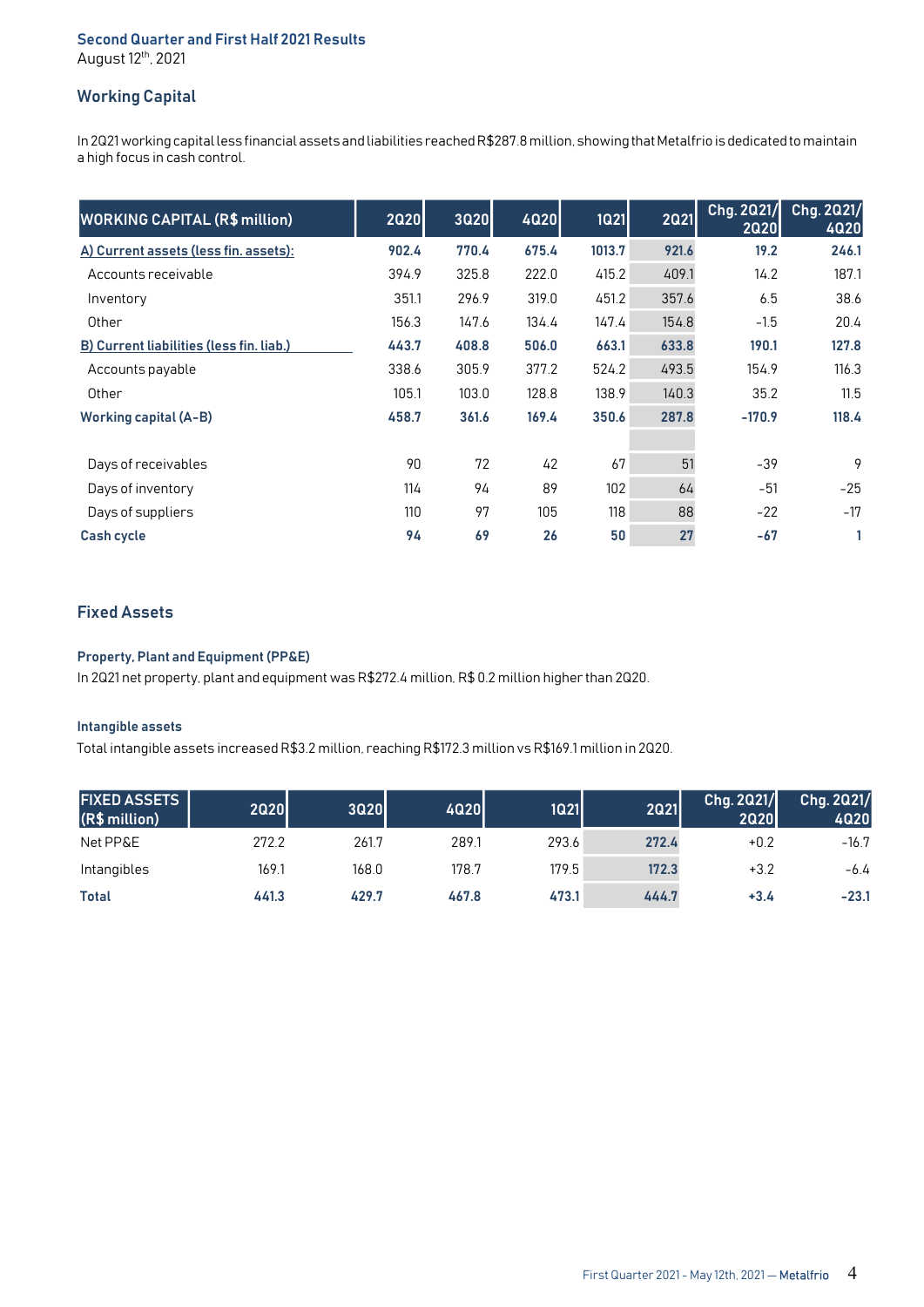#### Second Quarter and First Half 2021 Results August 12th, 2021

# Capitalization and Liquidity

At 2Q21, cash and cash equivalents were R\$423.1 million, R\$43.6 million higher when compared with the prior year. Gross debt decreased to R\$1,181.0 million, compared to R\$1,259.6 million at 2Q20. Metalfrio is committed to reducing its indebtedness as the cash generation after Covid Pandemic normalizes.

| <b>LIQUIDITY INDICATORS (R\$ million)</b>     | 2020     | <b>3Q20</b> | <b>4Q20</b> | 1Q21     | <b>2Q21</b> | Chg. 2021/<br><b>2Q20</b> | Chg. 2021/<br>4020 |
|-----------------------------------------------|----------|-------------|-------------|----------|-------------|---------------------------|--------------------|
| Cash and equivalents, bonds and<br>securities | 379.4    | 437.4       | 508.3       | 487.8    | 423.1       | 43.6                      | $-85.3$            |
| Short term debt (ST)                          | 840.3    | 822.1       | 476.0       | 572.8    | 684.9       | $-155.4$                  | 208.8              |
| Long term debt (LT)                           | 419.3    | 434.4       | 672.0       | 740.3    | 496.1       | 76.8                      | $-175.9$           |
| USD denominated debt                          | 38.4     | 71.4        | 55.8        | 62.2     | 45.8        | 7.4                       | $-10.0$            |
| BRL denominated debt                          | 488.9    | 519.9       | 505.7       | 511.8    | 497.7       | 8.8                       | $-8.0$             |
| Euro denominated debt                         | 656.2    | 614.5       | 572.6       | 725.4    | 625.2       | $-30.9$                   | 52.6               |
| TRY denominated debt                          | 55.9     | 50.7        | 14.0        | 13.8     | 12.3        | $-43.6$                   | $-1.7$             |
| MXN denominated debt                          | 20.3     | 0.0         | 0.0         | 0.0      | 0.0         | $-20.3$                   | 0.0                |
| <b>Gross debt</b>                             | 1.259.6  | 1.256.5     | 1.148.1     | 1.313.1  | 1.181.0     | $-78.6$                   | 32.9               |
| Net cash / (Net debt)                         | $-880.2$ | $-819.1$    | $-639.7$    | $-825.3$ | $-757.9$    | 122.3                     | $-118.2$           |
| <b>Shareholders' equity</b>                   | 46.5     | $-2.4$      | 12.8        | 20.6     | $-15.8$     | $-62.3$                   | $-28.6$            |
| Cash and equiv. / ST debt                     | 0.5x     | 0.5x        | 1.1x        | 0.9x     | 0.6x        | n/a                       | n/a                |
|                                               |          |             |             |          |             |                           |                    |
| $ST$ debt / $(ST + LT)$                       | 66.7%    | 65.4%       | 41.5%       | 43.6%    | 58.0%       | n/a                       | n/a                |

# Shareholders´ equity

Shareholders´ equity at 2Q21 was negative R\$15.8 million, which compares to R\$12.8 million at 4Q20. Despite presenting a Net Profit in both quarters of 2021 totalizing R\$24.6 million in 1H21 Shareholders' equity decreased due to the accounting Cumulative Translation Adjustment (CTA) which converts foreign currency denominated balance sheets to reais directly adjusting Shareholder´s equity. This had a material impact mainly in the EMEA Balance Sheet, as during the first six months of this year, the Turkish Lira devaluated by 18% against R\$. However it is worth noting that since 30/06/2021 until 11/08/2021, the same currency already recovered 5% of its value.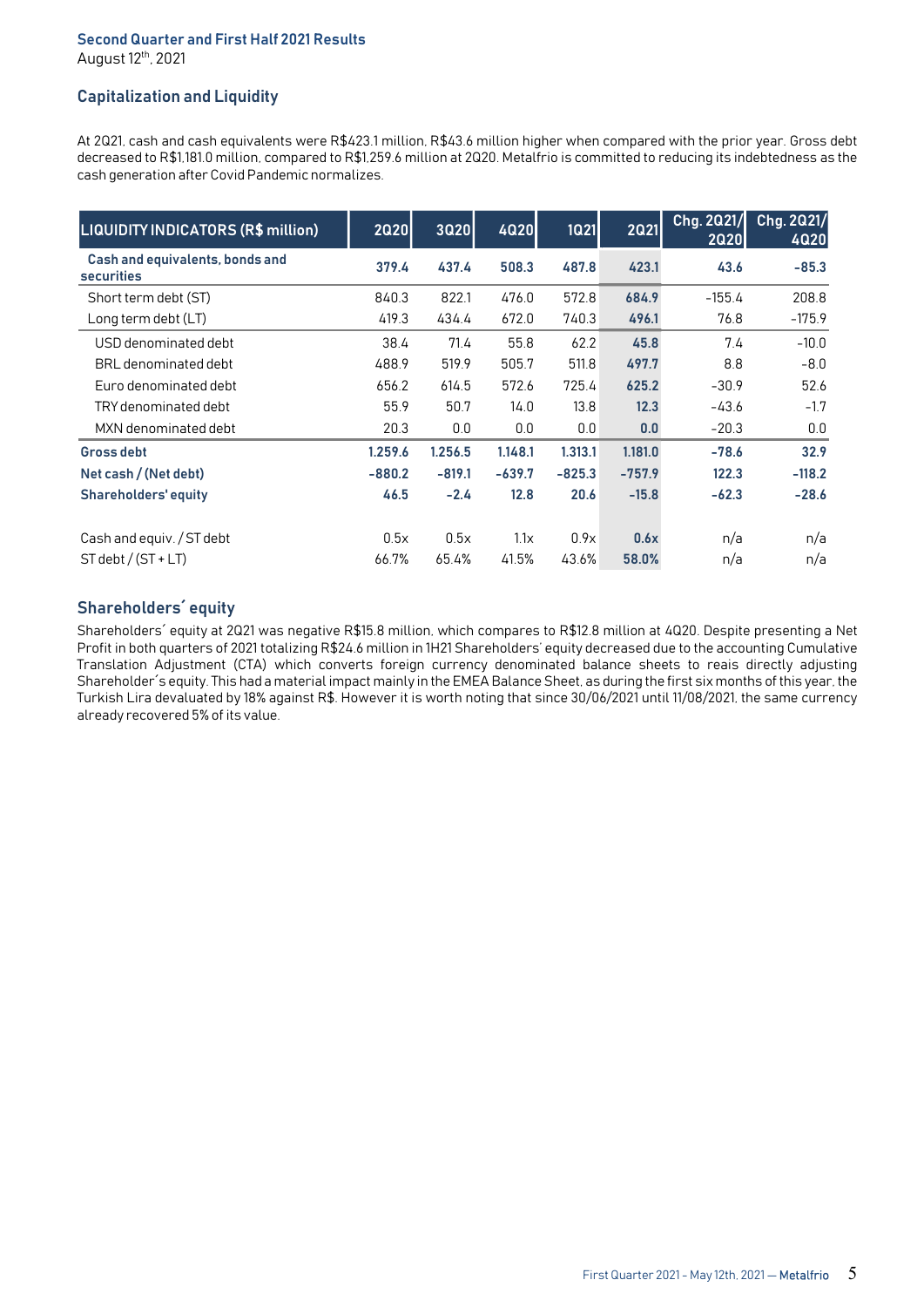Second Quarter and First Half 2021 Results August 12th, 2021

## WEBCAST – 2Q21 – Metalfrio Aug 19th 2021

#### Português **English**

Webcast Webcast

ri.metalfrio.com.br ri.metalfrio.com.br

## Investor Relations Contacts

Petros Diamantides (CEO) Tel.: +55 11 2627-9171 Fax: +55 11 2627-9196 Frederico Moraes (CFO) Enzo Pierobom (IRO) ri@metalfrio.com.br www.metalfrio.com.br/ri

### Other Information

#### Management Statement

In accordance with article 25 of Instruction 480/2009 of the CVM (Brazilian Securities Commission – Comissão de Valores Mobiliários), the Company's Management states it has discussed, revised and agreed with the Independent Auditor's Opinion and with the accounting statements relative to the business by June 30<sup>st</sup>, 2021.

#### Relationship with external auditors

In accordance with Instruction 381/2003 of the CVM (Brazilian Securities Commission – Comissão de Valores Mobiliários), we report that in 2020 we did not hire our Independent Auditors for services not related to external auditing.

The Company policy for hiring independent auditing services assures there are no conflicts of interests, loss of independency or objectivity for services eventually rendered by independent auditors not related to external auditing.

#### Commitment Clause

The Company, its shareholders, administrators and members of its Tax Board, if installed, are responsible for solving, through arbitration, any and every dispute or controversy that might arise among them, related or resulting, specially, of application, validity, effectiveness, interpretation, violation and its effects, of provisions set forth in the Business Corporation Act, the Company's Bylaws, in the rules edited by CMN, by the Central Bank of Brazil and by CVM, as well as in other rules applicable to operation of general capital markets, besides those included in the Regulation of Novo Mercado, Agreement for Participation in Novo Mercado and Arbitration Regulation.

#### Disclaimer

Information in this report on performance that is not directly derived from the financial statements, such as, for example, information on the market, quantities produced and sold, production capacity, and the calculation of EBITDA and adjusted EBITDA has not been revised by our external auditors.

We make forward-looking statements that are subject to risks and uncertainties. These statements are based on our Management's beliefs and assumptions and information to which the company currently has access. Forward-looking statements include information about our present intentions, beliefs or expectations, and those of the members of the company's Board of Directors, and Executive Officers. Reservations in relation to statements and information about the future also include information about possible or presumed operational results, and also statements that are preceded, followed by or include the words "believe", "may", "will", "continue", "expect", "forecast", "intend", "plan", "estimate", or similar expressions. Statements and information about the future are not guarantees of performance. They involve risks, uncertainties and suppositions because they refer to future events, and thus depend on circumstances which may or may not occur. Future results and the creation of value for stockholders may differ significantly from those expressed or suggested by forward-looking statements. Many of the factors that will determine these results and amounts are beyond Metalfrio's capacity to control or forecast.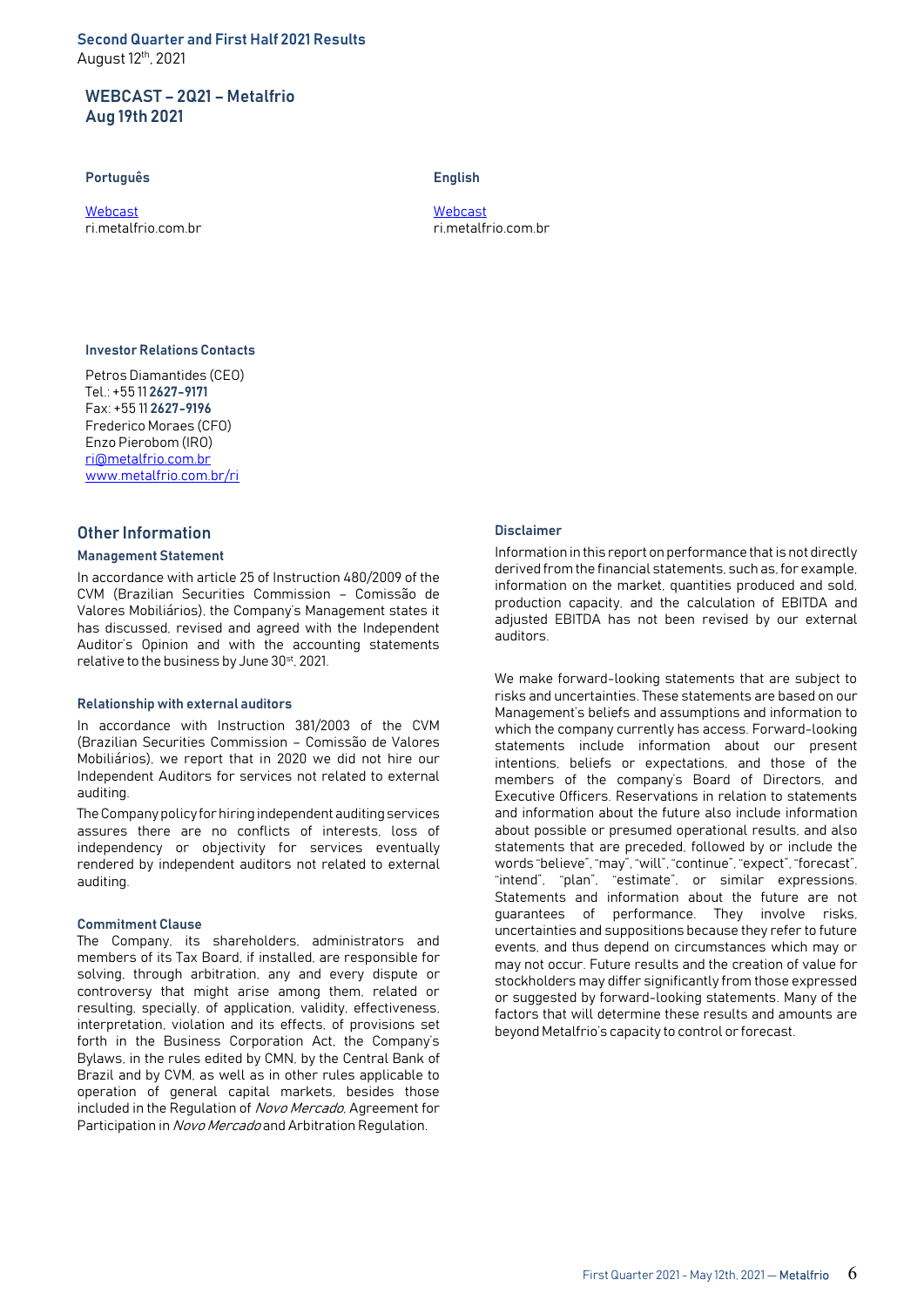# Segments Breakdown

| 2Q                                    |       | <b>Net Revenues</b> |            |        | <b>Net Rev</b><br>Share* |       | <b>Gross Profit</b> |            |       | <b>Gross Margin</b> |            |
|---------------------------------------|-------|---------------------|------------|--------|--------------------------|-------|---------------------|------------|-------|---------------------|------------|
|                                       | 2021  | 2020                | $\Delta\%$ | 2021   | 2020                     | 2021  | 2020                | $\Delta\%$ | 2021  | 2020                | $\Delta$ % |
| <b>Consolidated</b>                   | 604.3 | 333.1               | 81.4%      | 100.0% | 100.0%                   | 100.9 | 56.9                | 77.3%      | 16.7% | 17.1%               | $-0.4%$    |
| + Products                            | 530.2 | 268.7               | 97.3%      | 87.7%  | 80.7%                    | 82.1  | 44.2                | 85.7%      | 15.5% | 16.5%               | $-1.0%$    |
| + Service                             | 74.1  | 64.4                | 15.2%      | 12.3%  | 19.3%                    | 18.8  | 12.7                | 47.9%      | 25.3% | 19.7%               | 5.6%       |
| <b>South America</b>                  | 192.8 | 90.3                | 113.5%     | 31.9%  | 27.1%                    | 27.8  | 11.9                | 133.0%     | 14.4% | 13.2%               | 1.2%       |
| + Products                            | 152.6 | 57.1                | 167.5%     | 79.1%  | 63.2%                    | 17.9  | 5.1                 | 250.4%     | 11.8% | 9.0%                | 2.8%       |
| + Service                             | 40.2  | 33.3                | 20.9%      | 20.9%  | 36.8%                    | 9.9   | 6.8                 | 45.0%      | 24.6% | 20.5%               | 4.1%       |
| <b>Central &amp; North</b><br>America | 59.2  | 21.3                | 177.9%     | 9.8%   | 6.4%                     | 2.8   | $-3.8$              | nm         | 4.7%  | $-17.8%$            | 22.5%      |
| + Products                            | 53.0  | 17.1                | 210.9%     | 89.6%  | 80.1%                    | 1.0   | $-5.5$              | nm         | 1.8%  | $-32.2%$            | 34.0%      |
| + Service                             | 6.2   | 4.2                 | 45.5%      | 10.4%  | 19.9%                    | 1.9   | 1.7                 | 8.2%       | 30.0% | 40.4%               | $-10.3%$   |
| <b>EMEA</b>                           | 352.3 | 221.5               | 59.1%      | 58.3%  | 66.5%                    | 70.3  | 48.8                | 44.1%      | 19.9% | 22.0%               | $-2.1%$    |
| + Products                            | 324.5 | 194.6               | 66.8%      | 92.1%  | 87.9%                    | 63.2  | 44.6                | 41.8%      | 19.5% | 22.9%               | $-3.4%$    |
| + Service                             | 27.7  | 26.9                | 3.3%       | 7.9%   | 12.1%                    | 7.0   | 4.2                 | 69.1%      | 25.3% | 15.5%               | 9.9%       |

| 1H                                    |         | <b>Net Revenues</b> |            |        | <b>Net Rev</b><br>Share* |        | <b>Gross Profit</b> |            |         | <b>Gross Margin</b> |            |
|---------------------------------------|---------|---------------------|------------|--------|--------------------------|--------|---------------------|------------|---------|---------------------|------------|
|                                       | 2021    | 2020                | $\Delta\%$ | 2021   | 2020                     | 2021   | 2020                | $\Delta\%$ | 2021    | 2020                | $\Delta\%$ |
| <b>Consolidated</b>                   | 1,072.4 | 717.7               | 49.4%      | 100.0% | 100.0%                   | 170.4  | 131.8               | 29.2%      | 15.9%   | 18.4%               | $-2.5%$    |
| + Products                            | 938.6   | 591.1               | 58.8%      | 87.5%  | 82.4%                    | 139.1  | 105.2               | 32.2%      | 14.8%   | 17.8%               | $-3.0%$    |
| + Service                             | 133.8   | 126.6               | 5.7%       | 12.5%  | 17.6%                    | 31.3   | 26.7                | 17.5%      | 23.4%   | 21.1%               | 2.3%       |
| <b>South America</b>                  | 362.0   | 253.2               | 43.0%      | 33.8%  | 35.3%                    | 51.0   | 41.6                | 22.7%      | 14.1%   | 16.4%               | $-2.3%$    |
| + Products                            | 284.7   | 180.3               | 57.9%      | 78.7%  | 71.2%                    | 36.0   | 29.6                | 21.6%      | 12.7%   | 16.4%               | $-3.8%$    |
| + Service                             | 77.2    | 72.9                | 6.0%       | 21.3%  | 28.8%                    | 15.0   | 12.0                | 25.3%      | 19.4%   | 16.4%               | 3.0%       |
| <b>Central &amp; North</b><br>America | 104.4   | 87.8                | 18.9%      | 9.7%   | 12.2%                    | 2.5    | 3.5                 | $-29.6%$   | 2.4%    | 4.0%                | $-1.6%$    |
| + Products                            | 92.9    | 75.0                | 23.9%      | 89.0%  | 85.4%                    | $-0.8$ | $-1.1$              | $-25.6%$   | $-0.9%$ | $-1.5%$             | 0.6%       |
| + Service                             | 11.5    | 12.8                | $-10.3%$   | 11.0%  | 14.6%                    | 3.3    | 4.6                 | $-28.6%$   | 28.4%   | 35.7%               | $-7.3%$    |
| <b>EMEA</b>                           | 606.1   | 376.7               | 60.9%      | 56.5%  | 52.5%                    | 116.9  | 86.8                | 34.7%      | 19.3%   | 23.0%               | $-3.7%$    |
| + Products                            | 561.0   | 335.8               | 67.1%      | 92.6%  | 89.1%                    | 103.8  | 76.7                | 35.5%      | 18.5%   | 22.8%               | $-4.3%$    |
| + Service                             | 45.1    | 40.9                | 10.2%      | 7.4%   | 10.9%                    | 13.1   | 10.1                | 29.1%      | 29.0%   | 24.7%               | 4.2%       |

\* Region as % of Consolidated and Segments as % of Region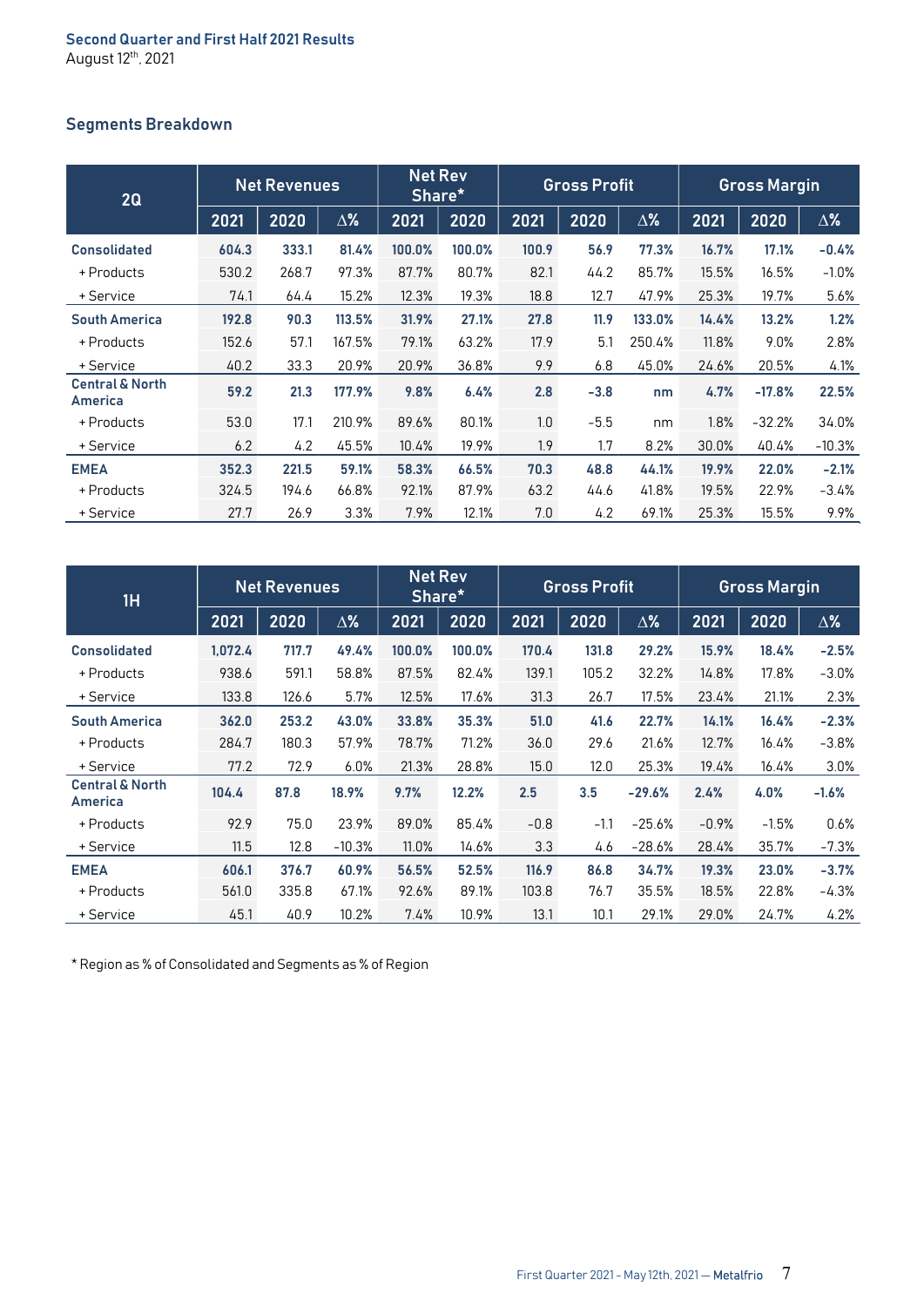# Consolidated Income Statement – 2nd Quarter

| (R\$Mn)                                 | 2021    | % Rev    | <b>2Q20</b> | % Rev    | Var. 2021 vs.<br>2020 (%) |
|-----------------------------------------|---------|----------|-------------|----------|---------------------------|
|                                         |         |          |             |          |                           |
| <b>NET REVENUES</b>                     | 604.3   | 100.0%   | 333.1       | 100.0%   | 81.4%                     |
| Cost of goods                           | (503.4) | $-83.3%$ | (276.1)     | $-82.9%$ | 82.3%                     |
| <b>GROSS PROFIT</b>                     | 100.9   | 16.7%    | 56.9        | 17.1%    | 77.3%                     |
| <b>OPERATING INCOMES (EXPENSES)</b>     |         |          |             |          |                           |
| Selling expenses                        | (39.8)  | $-6.6%$  | (25.7)      | $-7.7%$  | 54.6%                     |
| Administrative and general expenses     | (22.6)  | $-3.7%$  | (16.6)      | $-5.0%$  | 36.0%                     |
| Other operating income                  | 11.5    | 1.9%     | (0.9)       | $-0.3%$  | nm                        |
| <b>RESULTS BEFORE NET FINANCIAL</b>     | 50.1    | 8.3%     | 13.7        | 4.1%     | 266.4%                    |
| <b>NET FINANCIAL RESULT</b>             | (11.8)  | $-2.0%$  | (22.9)      | $-6.9%$  | $-48.3%$                  |
| Financial expenses                      | (24.8)  | $-4.1%$  | (11.0)      | $-3.3%$  | 124.3%                    |
| Financial income                        | 4.7     | 0.8%     | 2.5         | 0.8%     | 86.5%                     |
| Net exchange variation                  | 8.2     | 1.4%     | (14.3)      | $-4.3%$  | nm                        |
| <b>RESULTS BEFORE TAXES</b>             | 38.2    | 6.3%     | (9.2)       | $-2.8%$  | nm                        |
| <b>INCOME AND SOCIAL CONTRIB. TAXES</b> |         |          |             |          |                           |
| Current                                 | (7.4)   | $-1.2%$  | (5.5)       | $-1.7%$  | 33.5%                     |
| Deferred                                | (10.2)  | $-1.7%$  | 2.1         | 0.6%     | nm                        |
| <b>NET RESULT FOR THE PERIOD</b>        | 20.7    | 3.4%     | (12.6)      | $-3.8%$  | nm                        |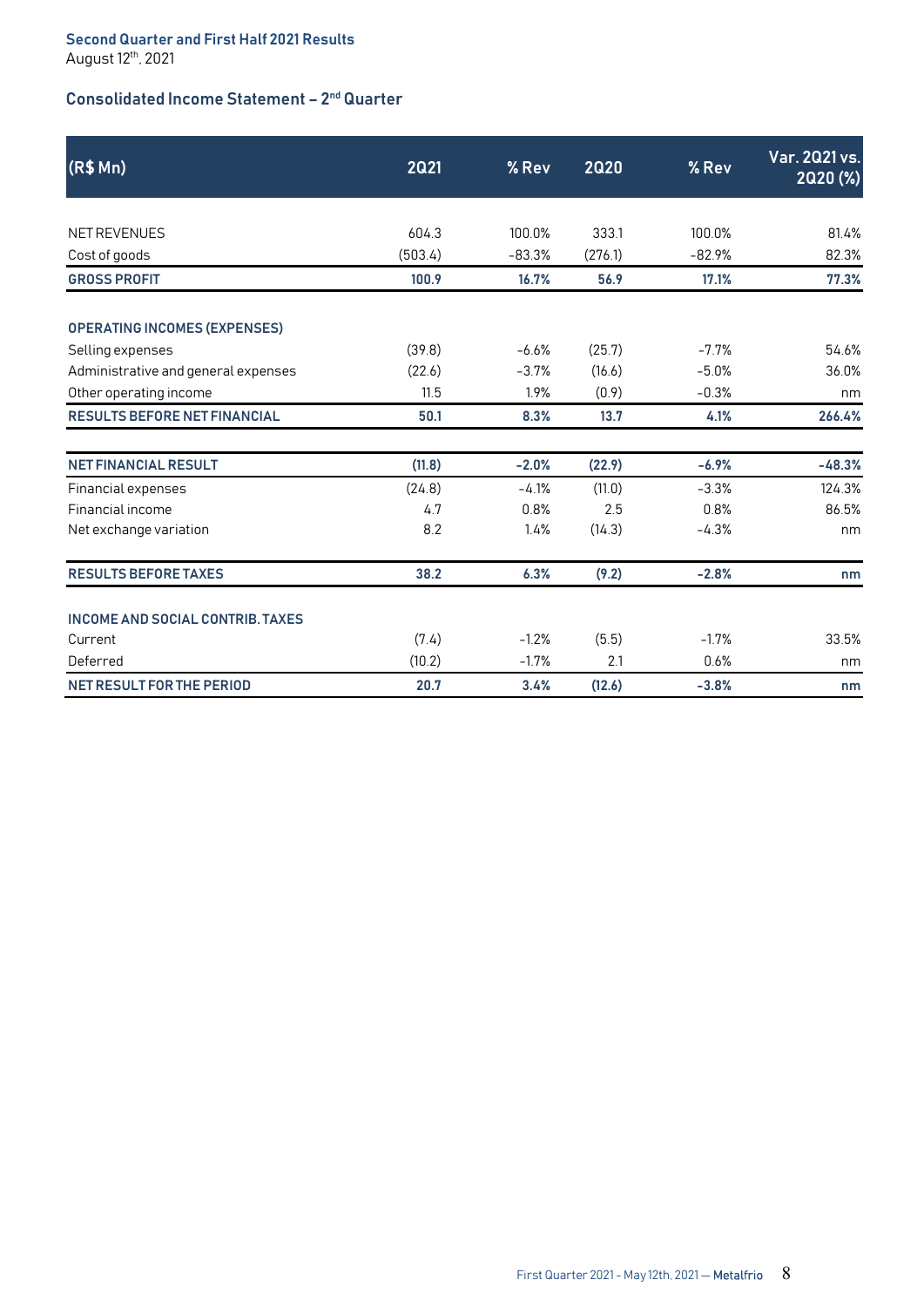### Second Quarter and First Half 2021 Results August 12<sup>th</sup>, 2021

# Consolidated Income Statement – 1H

| (R\$ Mn)                                | 1H21    | % Rev    | 1H20    | % Rev    | <b>Var. 1H21 vs.</b><br>1H20 (%) |
|-----------------------------------------|---------|----------|---------|----------|----------------------------------|
|                                         |         |          |         |          |                                  |
| NET REVENUES                            | 1,072.4 | 100.0%   | 717.7   | 100.0%   | 49.4%                            |
| Cost of goods                           | (902.0) | $-84.1%$ | (585.8) | $-81.6%$ | 54.0%                            |
| <b>GROSS PROFIT</b>                     | 170.4   | 15.9%    | 131.8   | 18.4%    | 29.2%                            |
| <b>OPERATING INCOMES (EXPENSES)</b>     |         |          |         |          |                                  |
| Selling expenses                        | (74.2)  | $-6.9%$  | (59.0)  | $-8.2%$  | 25.7%                            |
| Administrative and general expenses     | (42.2)  | $-3.9%$  | (36.3)  | $-5.1%$  | 16.2%                            |
| Other operating income                  | 21.5    | 2.0%     | 8.0     | 1.1%     | 167.3%                           |
| <b>RESULTS BEFORE NET FINANCIAL</b>     | 75.5    | 7.0%     | 44.6    | 6.2%     | 69.3%                            |
| <b>NET FINANCIAL RESULT</b>             | (33.1)  | $-3.1%$  | (160.1) | $-22.3%$ | $-79.3%$                         |
| Financial expenses                      | (69.5)  | $-6.5%$  | (90.1)  | $-12.6%$ | $-22.9%$                         |
| Financial income                        | 38.1    | 3.6%     | 16.4    | 2.3%     | 131.6%                           |
| Net exchange variation                  | (1.7)   | $-0.2%$  | (86.4)  | $-12.0%$ | $-98.0%$                         |
| <b>RESULTS BEFORE TAXES</b>             | 42.4    | 4.0%     | (115.5) | $-16.1%$ | nm                               |
| <b>INCOME AND SOCIAL CONTRIB. TAXES</b> |         |          |         |          |                                  |
| Current                                 | (18.4)  | $-1.7%$  | (8.3)   | $-1.2%$  | 121.1%                           |
| Deferred                                | 0.6     | 0.1%     | 3.8     | 0.5%     | nm                               |
| NET RESULT FOR THE PERIOD               | 24.6    | 2.3%     | (120.0) | $-16.7%$ | nm                               |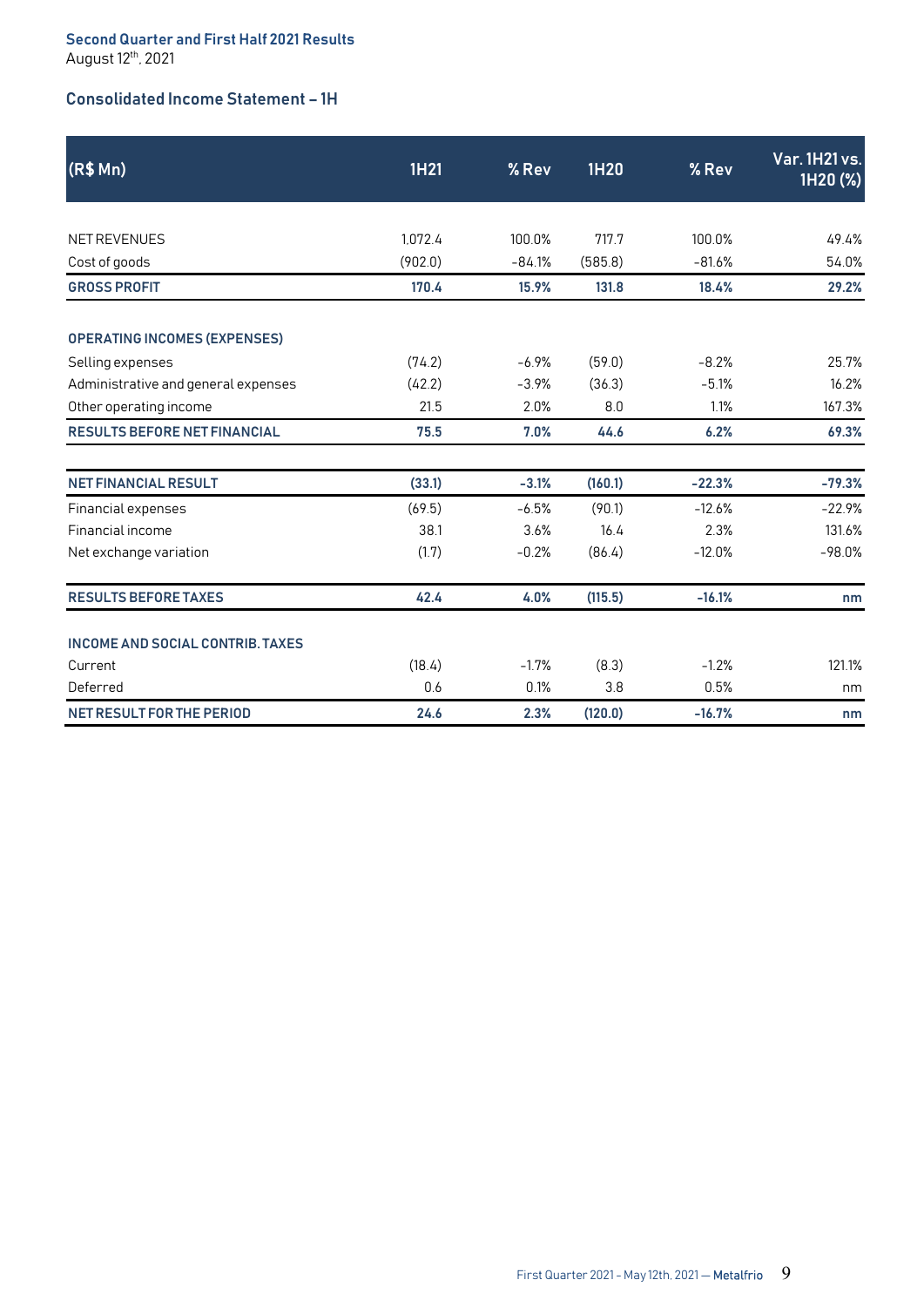# Consolidated Balance sheet

| ASSETS (R\$ mn)                                   | 2021    | 4020    | <b>LIABILITIES, NON-CON</b>      |
|---------------------------------------------------|---------|---------|----------------------------------|
|                                                   |         |         | <b>AND SHAREHOLDERS'</b>         |
| <b>CURRENT ASSETS</b>                             |         |         | <b>CURRENT LIABILITIES</b>       |
| Cash and cash equivalents                         | 143.6   | 204.2   | Accounts payable to su           |
| Marketable securities                             | 275.4   | 300.1   | Loans and financing              |
| Trade accounts receivable                         | 409.1   | 222.0   | Tax payable                      |
| Related parties                                   | 25.0    | 16.8    | Payroll and related cha          |
| Inventories                                       | 357.6   | 319.0   | Other provisions                 |
| Recoverable taxes                                 | 102.3   | 86.8    | Lease liability                  |
| Recoverable income tax and social<br>contribution | 9.8     | 10.1    | Accounts payable on do           |
| Accounts receivable on derivatives                |         | 9.1     | Other accounts payable           |
| Other accounts receivable                         | 17.8    | 11.6    | <b>Total current liabilities</b> |
| <b>Total current assets</b>                       | 1,340.6 | 1,179.7 |                                  |
|                                                   |         |         | <b>NON-CURRENT</b>               |
|                                                   |         |         | Loans and financing              |
| <b>NON-CURRENT</b>                                |         |         | Taxes payable                    |
| Long-term receivables:                            |         |         | Provision for risks              |
| Marketable securities                             | 4.1     | 4.1     | Lease liability                  |
| Loans to related parties                          | 0.4     | 0.3     | Other accounts payable           |
| Deferred taxes                                    | 34.1    | 33.5    | <b>Total non-current liabi</b>   |
| Recoverable taxes                                 | 14.9    | 21.1    |                                  |
| Other Accounts Receivable                         | 12.9    | 13.3    |                                  |
|                                                   |         |         | <b>SHAREHOLDERS' EQU</b>         |
| Investments                                       | (0.0)   |         | Capital                          |
| Property, plant and equipment                     | 272.4   | 289.1   | Capital reserve                  |
| Intangible assets                                 | 172.3   | 178.7   | Profit reserve                   |
| <b>Total non-current</b>                          | 511.1   | 540.1   | Equity valuation adjust          |
|                                                   |         |         | Capital transaction bet          |
|                                                   |         |         |                                  |

| <b>TOTAL</b><br>1,851.6 |         |
|-------------------------|---------|
|                         | 1,719.8 |

| ASSETS (R\$ mn)                                   | 2021    | 4020                     | LIABILITIES, NON-CONTROLLING INTEREST<br>AND SHAREHOLDERS' EQUITY (R\$ mn) | <b>2Q21</b> | 4020    |
|---------------------------------------------------|---------|--------------------------|----------------------------------------------------------------------------|-------------|---------|
| <b>CURRENT ASSETS</b>                             |         |                          | <b>CURRENT LIABILITIES</b>                                                 |             |         |
| Cash and cash equivalents                         | 143.6   | 204.2                    | Accounts payable to suppliers                                              | 493,5       | 377,2   |
| Marketable securities                             | 275.4   | 300.1                    | Loans and financing                                                        | 684.9       | 476,0   |
| Trade accounts receivable                         | 409.1   | 222.0                    | Tax payable                                                                | 26,8        | 16,0    |
| Related parties                                   | 25.0    | 16.8                     | Payroll and related charges                                                | 27,4        | 25,8    |
| Inventories                                       | 357.6   | 319.0                    | Other provisions                                                           | 57,6        | 50.7    |
| Recoverable taxes                                 | 102.3   | 86.8                     | Lease liability                                                            | 9.0         | 10,8    |
| Recoverable income tax and social<br>contribution | 9.8     | 10.1                     | Accounts payable on derivatives                                            | 1,8         |         |
| Accounts receivable on derivatives                |         | 9.1                      | Other accounts payable                                                     | 17,5        | 25,6    |
| Other accounts receivable                         | 17.8    | 11.6                     | <b>Total current liabilities</b>                                           | 1,318.7     | 982,1   |
| <b>Total current assets</b>                       | 1,340.6 | 1,179.7                  |                                                                            |             |         |
|                                                   |         |                          | <b>NON-CURRENT</b>                                                         |             |         |
|                                                   |         |                          | Loans and financing                                                        | 496.1       | 672,0   |
| <b>NON-CURRENT</b>                                |         |                          | Taxes payable                                                              | 1.3         | 1,5     |
| Long-term receivables:                            |         |                          | Provision for risks                                                        | 14,5        | 14,3    |
| Marketable securities                             | 4.1     | 4.1                      | Lease liability                                                            | 19,3        | 19,3    |
| Loans to related parties                          | 0.4     | 0.3                      | Other accounts payable                                                     | 17,6        | 17,8    |
| Deferred taxes                                    | 34.1    | 33.5                     | <b>Total non-current liabilities</b>                                       | 548.7       | 724,9   |
| Recoverable taxes                                 | 14.9    | 21.1                     |                                                                            |             |         |
| Other Accounts Receivable                         | 12.9    | 13.3                     |                                                                            |             |         |
|                                                   |         |                          | <b>SHAREHOLDERS' EQUITY</b>                                                |             |         |
| Investments                                       | (0.0)   | $\overline{\phantom{a}}$ | Capital                                                                    | 244,0       | 244,0   |
| Property, plant and equipment                     | 272.4   | 289.1                    | Capital reserve                                                            | 2.7         | 2.7     |
| Intangible assets                                 | 172.3   | 178.7                    | Profit reserve                                                             | 0,0         | 0,0     |
| <b>Total non-current</b>                          | 511.1   | 540.1                    | Equity valuation adjustments                                               | (103.7)     | (64,3)  |
|                                                   |         |                          | Capital transaction between shareholders                                   | (69,3)      | (69.3)  |
|                                                   |         |                          | Accumulated profits (losses)                                               | (167.6)     | (179.6) |
| <b>TOTAL</b>                                      | 1,851.6 | 1,719.8                  |                                                                            | (93.8)      | (66, 5) |
|                                                   |         |                          | Non-controlling interest                                                   | 78,0        | 79,3    |
|                                                   |         |                          | <b>Total Shareholders' equity</b>                                          | (15, 8)     | 12,8    |
|                                                   |         |                          | <b>TOTAL</b>                                                               | 1,851,6     | 1,719,8 |